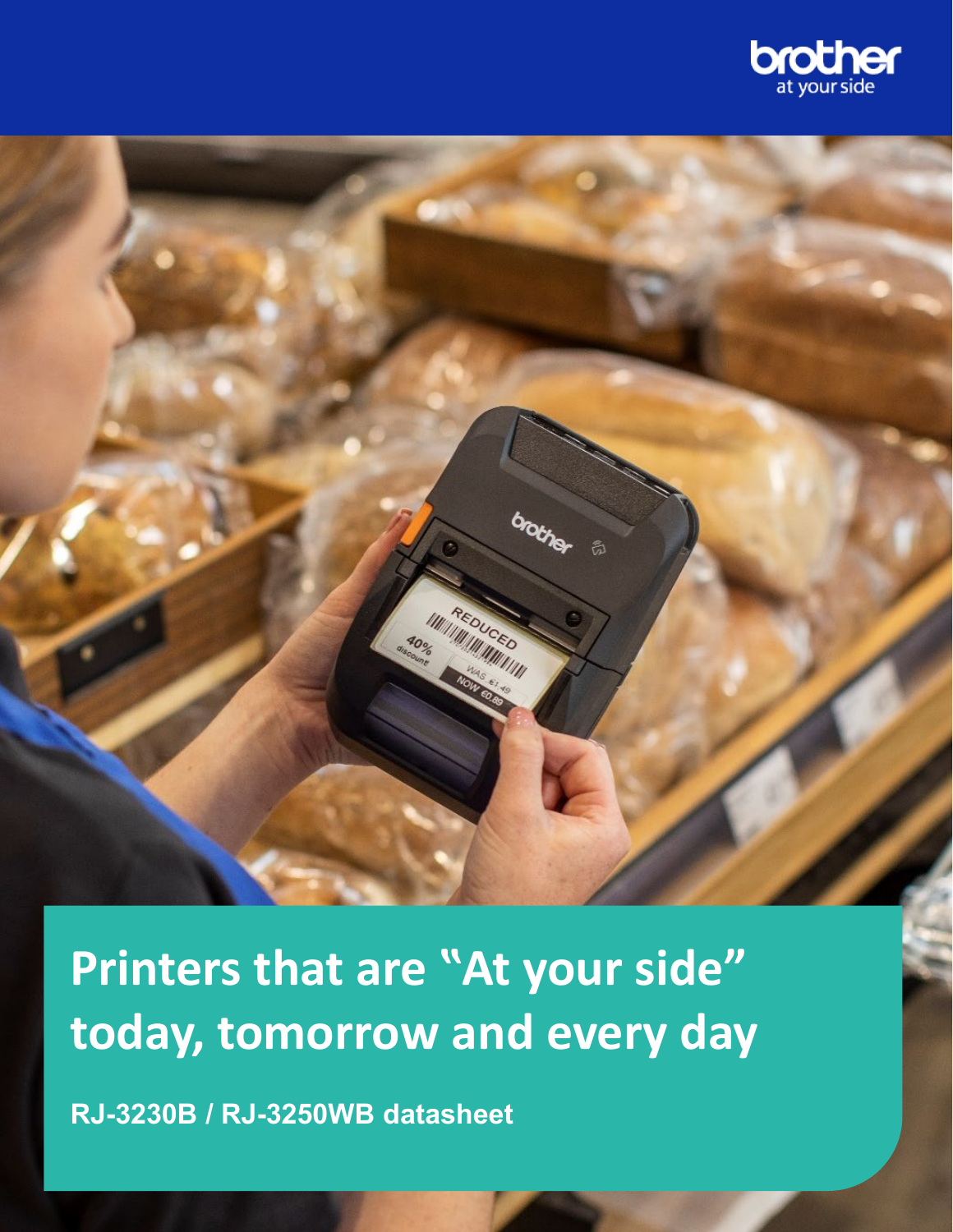

# **Printers designed to endure the rigour of everyday tasks**

The RJ-3200 printers offer a fast mobile print solution which is designed to endure relentless usage.

With in-built durability, the compact and rugged mobile printers are ready to support busy workforces' labelling and receipt requirements.

## **Key Features:**

- **Compact and rugged design: 2m drop tested and IP54 rating**
- **Variety of connectivity options: USB-C, NFC, Bluetooth and Wi-Fi\***
- **Smart Li-ion battery designed to last**
- **Fast printing while you work: Print speeds up to 5ips (127mm/sec)**
- **AirPrint compatibility for printing without printer drivers\***

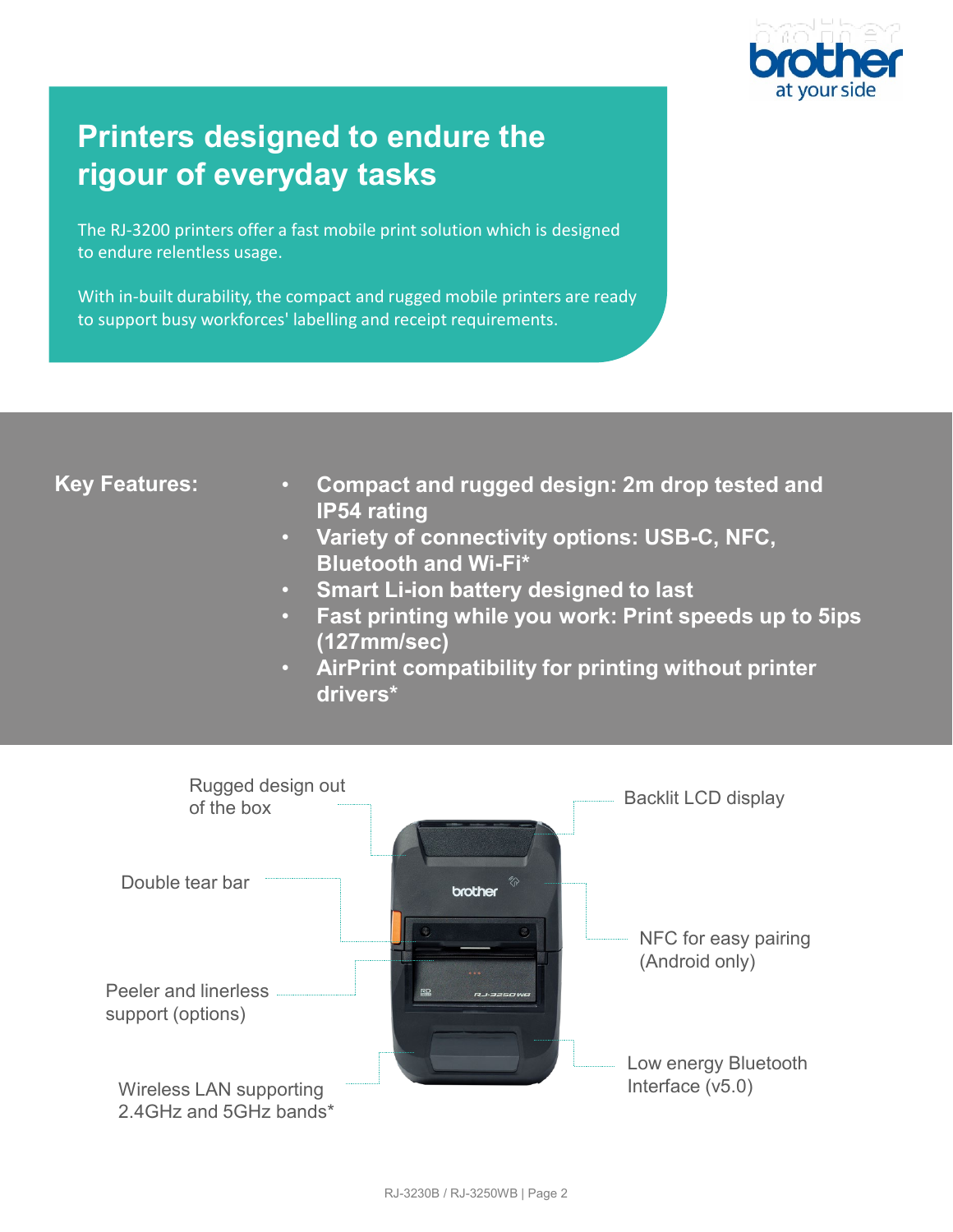

## **General**

| Language support       | Dansk, Deutsch, English, Español,<br>Français, Italian, Nederlands, Norsk,<br>Português, Suomi, Svenska |
|------------------------|---------------------------------------------------------------------------------------------------------|
| <b>Carton contents</b> | <b>Belt Clip</b><br>Roll holder stop<br>Li-ion Smart Battery<br>Media Roll Holders<br>Documentation     |

# **Dimensions and weights**

| <b>Without carton</b> | $117mm(w)$ x $180mm(d)$ x $77mm(h)$ |
|-----------------------|-------------------------------------|
| (with battery)        | 807a                                |

### **Built-in features**

| <b>Printing method</b>                 | Direct thermal                                                                   |
|----------------------------------------|----------------------------------------------------------------------------------|
| <b>Print speed</b>                     | Maximum 5ips (127mm/sec)                                                         |
| <b>Maximum print width</b>             | 72mm                                                                             |
| Minimum print length                   | 6mm (Die-cut media)<br>12mm (Continuous)<br>12.7mm (Black mark media)            |
| <b>Maximum print length</b>            | 3000mm                                                                           |
| <b>Print resolution</b>                | 203dpi                                                                           |
| Minimum media width                    | 25 4mm                                                                           |
| Maximum media width                    | 80 <sub>mm</sub>                                                                 |
|                                        |                                                                                  |
| Maximum roll diameter                  | 66 <sub>mm</sub>                                                                 |
| Number of labels per<br>battery charge | Approx. 15,000 labels (76mm x 29mm)<br>("Under Brother standard environment)     |
|                                        | USB Ver.2.0 (Full Speed) (Type C)                                                |
|                                        | Bluetooth Version 5.0 MFi                                                        |
| Interfaces                             | RJ 3250WB: Wireless LAN<br>IEEE802.11a/b/d/g/i/n/r supporting<br>2.4GHz and 5GHz |
|                                        | NFC (Passive)                                                                    |

| <b>WLAN security</b>    | Authentic method (encryption scheme)<br>Infrastructure mode:<br>SSL/TLS1.0/1.1/1.2 (HTTPS, IPPS)<br>SNMPv3, 802.1x (EAP-FAST, PEAP,<br>EAP-TLS, EAP-TTLS)<br>WEP 64/128 bit, WPA-PSK<br>$\bullet$<br>(TKIP/AES), WPA2-PSK (AES),<br>WPA3-SAE (AES) |
|-------------------------|----------------------------------------------------------------------------------------------------------------------------------------------------------------------------------------------------------------------------------------------------|
| <b>Printer commands</b> | Raster<br>ESC/P<br>P-touch Template<br><b>ZPL II emulation</b><br><b>CPCL</b> emulation                                                                                                                                                            |
| <b>Printer driver</b>   | Microsoft <sup>®</sup> Windows <sup>®</sup> $7/81/10$<br>Microsoft <sup>®</sup> Windows Server <sup>®</sup> 2012 / 2012<br>R2 / 2016 / 2019                                                                                                        |
| Mobile SDK              | Android v6 or later<br>iOS v10 or later (Supports Bluetooth<br>communication from ver. 12.2 or later)<br>Requires 3rd party app development<br>using Brother SDK, further information<br>available at:                                             |
|                         | https://support.brother.com/g/s/es/dev/en<br>/index.html?c=eu                                                                                                                                                                                      |
| Software                | P-touch Editor: Barcode label design<br>software<br><b>Brother Print Service Plugin:</b><br>Driverless printing from Android devices<br>(version 5.0 and above)                                                                                    |
|                         | Mobile Deploy App: Remote printer<br>configuration<br><b>Brother Font Manager: Font download</b><br>tool (Windows® only via USB)^^                                                                                                                 |
|                         | <b>Printer Settings Tool: Device</b><br>configuration software (Windows® only<br>via USB)                                                                                                                                                          |
|                         | <b>BRAdmin Pro 4: Device management</b><br>(Windows® only)                                                                                                                                                                                         |